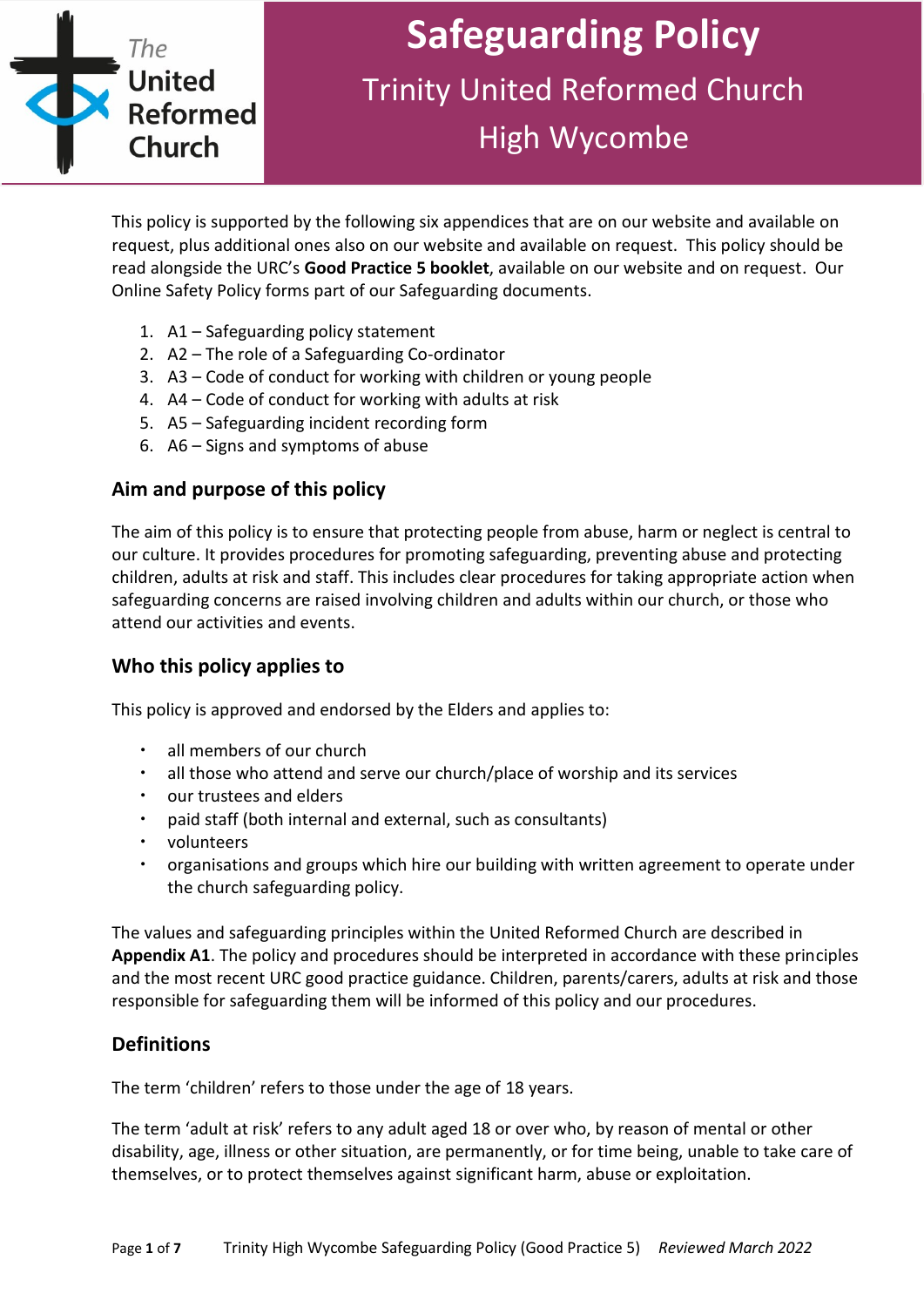#### **Duty of care and confidentiality**

We have a duty of care to all beneficiaries of the church, whether adults, children or young people. We will always maintain confidentiality, except in circumstances where to do so would place the individual or another individual at risk of harm or abuse.

#### **Preventing abuse**

The church will appoint Safeguarding and Deputy Safeguarding Coordinator(s) for safeguarding children and adults. A job/role description is available as **Appendix A2**.

Activities will be organised in accordance with URC's safeguarding policy and guidance to promote a safe environment and healthy relationships, whilst minimising opportunities for harm, misunderstanding or false accusation. For each event, risk assessments will be carried out, appropriate and accessible consent forms will be used (for children's activities or activities for people with special needs), appropriate records will be kept, and adequate insurance will be in place.

We are committed to safer recruitment and selection of all paid staff and volunteers with emphasis on those regulated activities. We will treat fairly applicants who have a criminal record, and do not discriminate because of a conviction or other information revealed (see **Appendix D** for the church policy statement on the recruitment of ex-offenders) and ensure that all safer recruitment-related procedures are followed, which include:

- asking applicants to complete an application form
- providing workers with job or role descriptions and person specifications
- completion of self-declaration forms
- obtaining Disclosure and Barring Service (DBS) / Protecting Vulnerable Groups scheme (PVG) checks for eligible roles and positions
- taking up two references (not from family members)
- interviewing candidates
- providing workers/volunteers with written contracts/agreements.

All trustees, paid staff and volunteers will work within a code of conduct (code for workers are in **Appendices A3 and A4** depending on the vulnerable group) and understand that there may be action taken if this code is not followed, possibly involving suspension or the termination of people's service.

If we become aware of someone within our congregation known to have harmed or harm children or adults, we will inform the Church Safeguarding Coordinator or Synod Safeguarding Officer within 24 hours and co-operate with them and the relevant statutory authorities to put in place a plan to minimise the risk of harm to children, young people and adults.

When any church premises are let to an external, informal group or individual, those hiring the premises should hold and abide by their own safeguarding policy. If a hirer does not have a policy, they must abide by the church's own safeguarding policy, a copy of which should be made available. Each hiring body is required to ensure that children and adults at risk are always protected by taking all reasonable steps to prevent injury, illness, loss or damage occurring.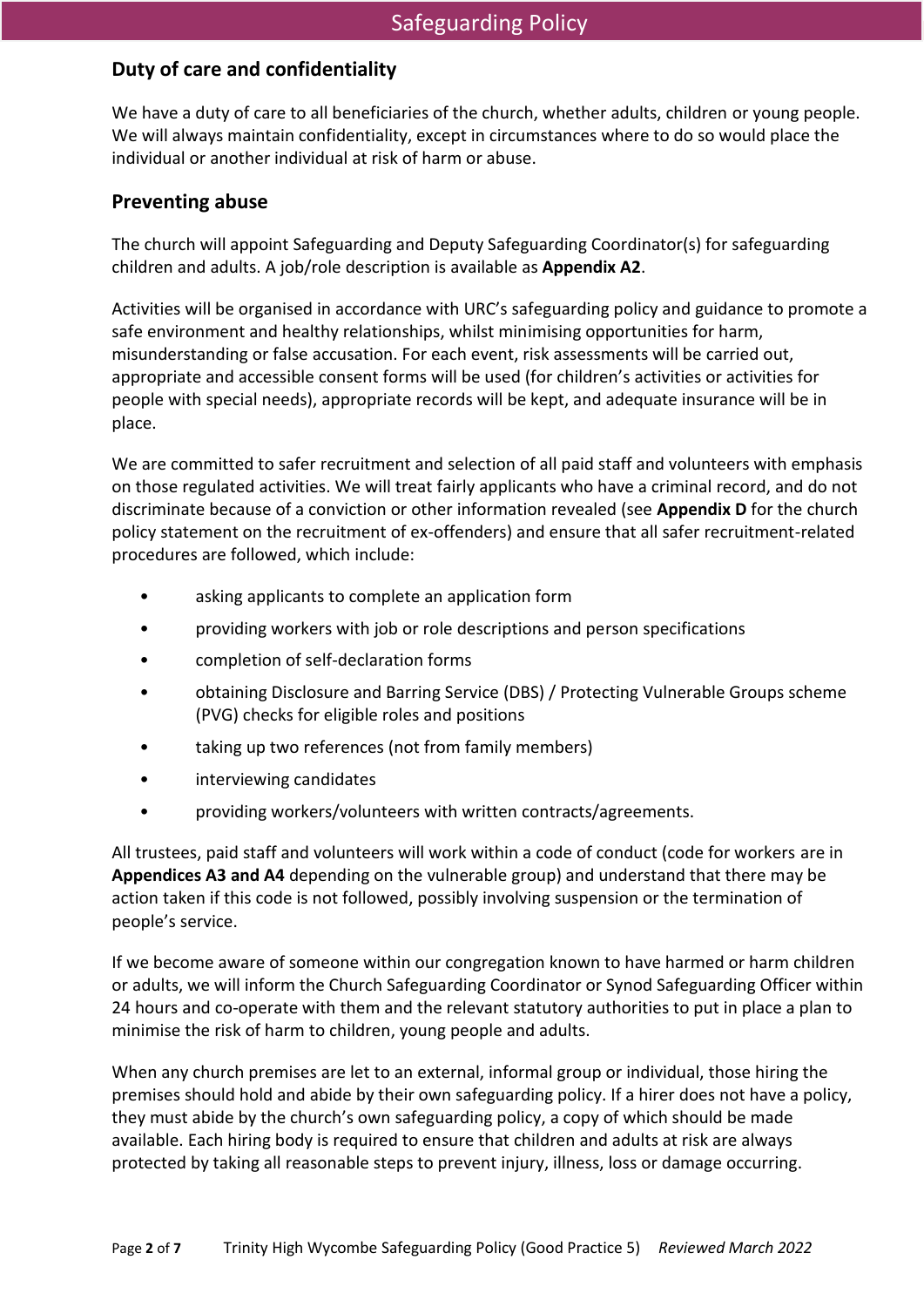#### **How to recognise abuse**

It is important to be aware of possible signs and symptoms of abuse. **Appendix A6: Signs and Symptoms of Abuse** provides definitions of different forms of abuse and further help and guidance. Some signs could be indicators of several different categories of abuse.

It is essential to note that these are only indicators of possible abuse. There may be other, innocent, reasons for these signs and/or behaviour. There might be domestic abuse that requires a different approach (please see **Appendix R: A Guide to domestic abuse**). The indicators will, however, be a guide to assist in assessing whether abuse of one form or another is a possible explanation for a child or adult's behaviour.

Church workers and members will also pay attention to online safety and their electronic communications with children and adults. Grooming and abuse of any form can occur offline (both physically and verbally) and online. **Appendix C: Model church online safety policy** includes an acceptable use policy in relation to the use of church computers by both workers and children and provides sample forms which children and workers could be asked to sign.

#### **What to do if there is a disclosure or allegation of abuse**

If a child, young person or adult makes a disclosure that they are being abused and have been abused, it is important that the person being told:

- stays calm and listen carefully
- reassures them that they have done the right thing in telling
- does not investigate or ask leading questions
- explains that they will need to tell someone else if anyone is at risk of harm, in order to help them
- does not promise to keep secret what they have been told
- informs the church Safeguarding Coordinator within 24 hours (or if the Safeguarding Coordinator is implicated in the allegation, informs the Deputy or the Synod Safeguarding Officer)
- makes a written record of the allegation, disclosure or incident and signs and dates this record (using the template in **Appendix A5**). This should be given to the church Safeguarding Coordinator or the Synod Safeguarding Officer and stored securely in a locked filing cabinet.

#### **Procedure in the event of a concern of abuse**

If there is an immediate threat of harm, the Police should be contacted without delay.

Where it is judged that there is no immediate threat of harm the following will occur:

- The concern should be discussed with the Church Safeguarding Coordinator or the Synod Safeguarding Officer within 24 hours and a decision needs to be made as to whether the concern warrants a referral to statutory authorities (NOTE: Key Contacts of relevant statutory contacts in your local authority should be added in this policy)
- A confidential record will be made of the conversation and the circumstances surrounding it using the template at **Appendix A5**. This record will be kept securely, and a copy passed to statutory authorities if a referral is made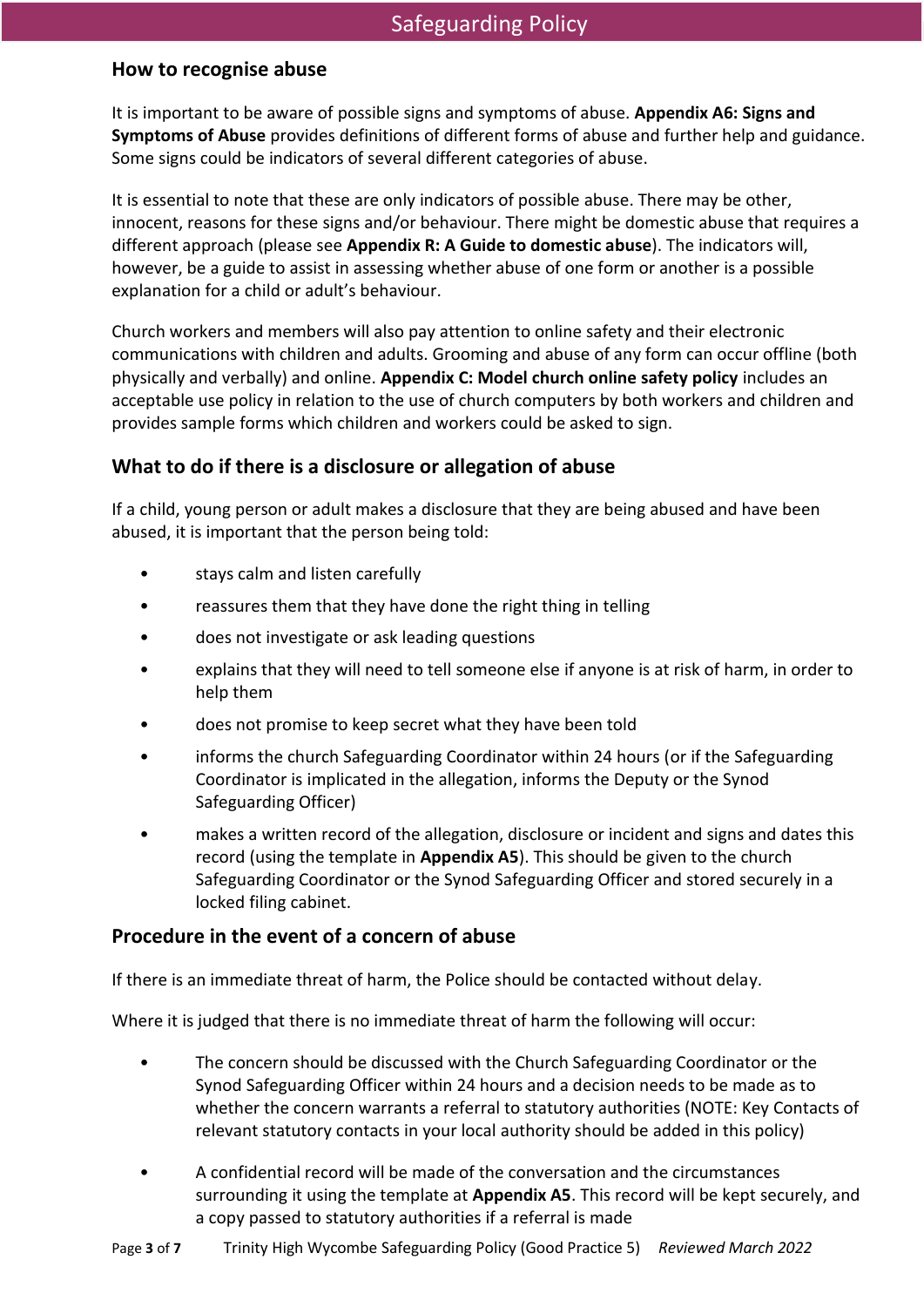- The person about whom the allegation is made must not be informed by anyone in the church if it is judged that to do so could place a child or adult at further risk. If the statutory authorities are involved, they should be consulted beforehand
- The Synod Safeguarding Officer should be kept informed of any serious concerns and referrals to police and statutory authorities.

Prior to any referral to children's services, the child's wishes and rights should be considered when determining what action to take. There should also be a verbal consultation with local authority's children's services to ensure that making a referral is an appropriate action. The parent/carer will normally be contacted to obtain their consent before a referral is made. However, if the concern involves, for example alleged or suspected child sexual abuse, domestic abuse, Honour-Based Violence, fabricated or induced illness, or the Synod Safeguarding Officer has reason to believe that informing the parent at this stage might compromise the safety of the child or a staff member, nothing should be said to the parent/carer ahead of the referral, but a rationale for the decision to progress without consent should be provided with the referral.

In the case of referrals to adult social care or other services for adults at risk, information should be shared with consent if the adult has capacity within the meaning of the Mental Capacity Act and if this does not place the referrer, them or others at an increased risk. A person's right to confidentiality is not absolute and may be overridden where there is evidence that sharing information is necessary to support an investigation or where there is a risk to others. See section 14 of Good Practice 5 for further advice and guidance.

#### **If the allegation is regarding a church staff member or church volunteer**

If someone in the church is alleged or known to harm/have harmed children or adults, it is essential to inform the Synod Safeguarding Officer so that they can offer advice and support.

For any concerns relating to children, the Designated Officer (previously known as LADO) or the equivalent in Scotland and Wales will be contacted. The timing and method of any action to be taken will be discussed and agreed with the DO. This will cover communication with the worker, suspension, investigation and possible strategy meetings. A decision will be taken by the DO about when to inform the worker and the church will follow this advice. As noted, DO contact details, should be included in the Key Contacts section of this model policy.

**For concerns relating to adults,** Adult Social Care will be contacted. Likewise, their contacts details should be included in the Key Contacts section of this model policy.

In accordance with the law, a referral needs to be made to the DBS / PVG for consideration of barring to share information about any individual in regulated activity where for safeguarding reasons the organisation has either terminated the employment, failed to appoint, or would have terminated the employment had the individual not moved on through resignation, retirement or re-deployment. In such cases, the synod safeguarding officer needs to be advised/informed.

Depending on the seriousness of incidents or allegations, a report to the Charity Commission will also need to be considered at the elders/trustees' meeting, as they deem such a referral to be a 'serious incident' and require notification.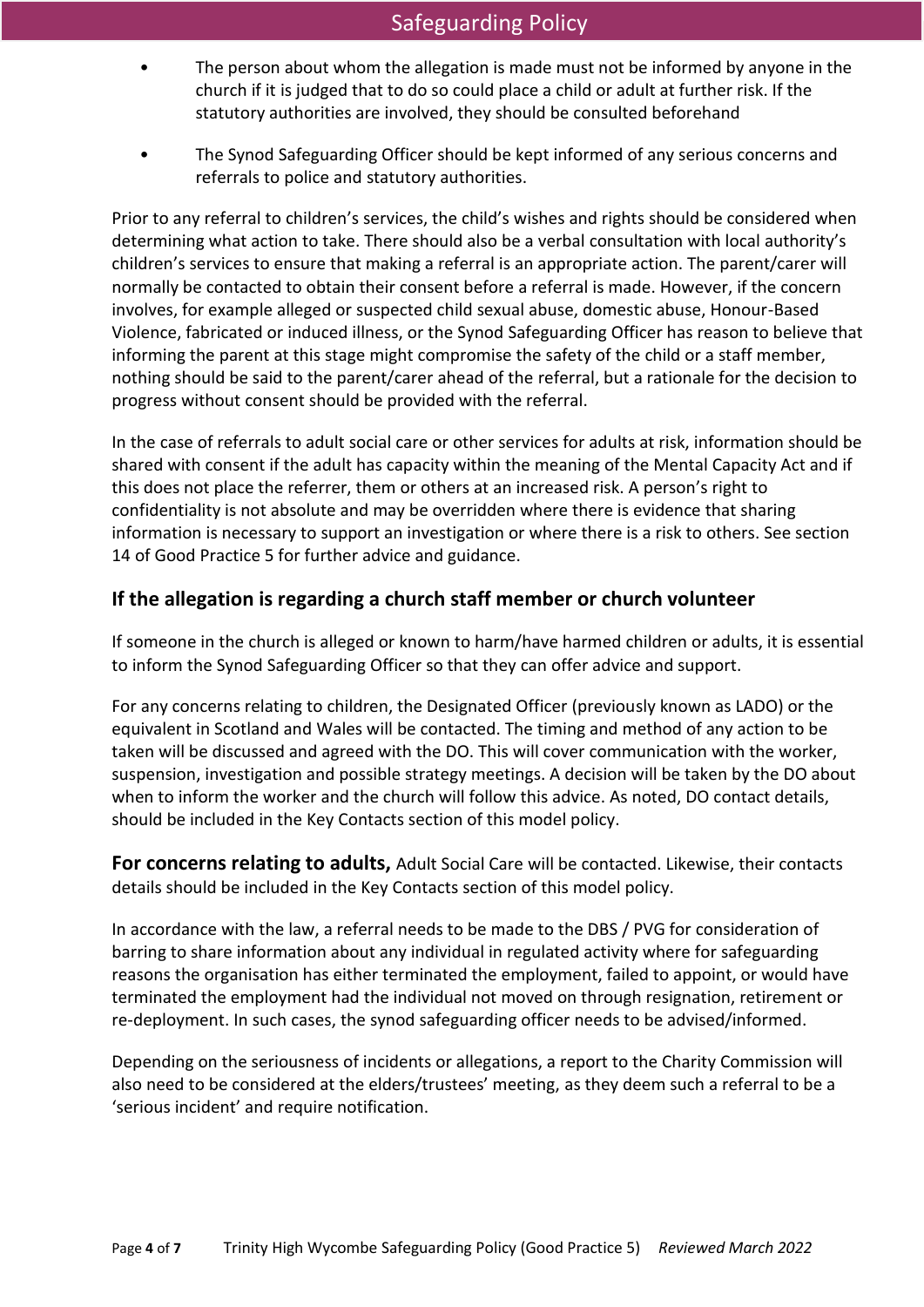### Safeguarding Policy

#### **Managing those who may pose a risk to the welfare of people**

The use of rigorous and careful supervision is paramount to protect people from the risks associated with known offenders within the congregation, including implementing safeguarding contracts with known or alleged offenders and those who have been assessed as posing a risk. Where it is known that someone has a caution or conviction for committing a sexual offence, the church can play an important role in the prevention of further abuse by helping the offender to live an offence-free life.

If anyone is made aware that a person attending their church has been convicted of an offence against a child or has had an allegation of this nature made against them at any time, we immediately inform the Synod Safeguarding Officer and Minister or Interim Moderator. Note that in Scotland, the Church of Scotland Safeguarding Service should be contacted.

It is important to provide known or alleged offenders with a group of people who will offer support, friendship and supervision. Following advice from the Synod Safeguarding Officer, when appropriate, a formal safeguarding contract will be drawn up between the church, the person who is considered to pose a risk to the welfare of people in the church, and any statutory agencies when involved.

#### **Training**

Safeguarding training will be provided and volunteers and paid staff will be given support and supervision in their role. All relevant staff members and volunteers will receive appropriate safeguarding training delivered by the synod. The Safeguarding Coordinator(s) should ensure that trustees/elders and people involved in regulated activities with children or adults (including Ministers, staff and volunteers) have undergone safeguarding training, as recommended by the URC.

#### **Concerns, Complaints and Compliments**

Should anyone have any concerns, complaints or compliments please contact: Name Kate Yates Telephone No 07818 853 069 Email safeguarding@trinity-urc.org.uk

If would be helpful to have complaints in writing, as this avoids any possible misunderstanding about what the issue is. However, whether verbal or in writing, complaints will be acted upon.

Any written complaint must be preceded by a verbal or email complaint, and will be responded to within 10 days.

\_\_\_\_\_\_\_\_\_\_\_\_\_\_\_\_\_\_\_\_\_\_\_\_\_\_\_\_\_\_\_\_\_\_\_\_\_\_\_\_\_\_\_\_\_\_\_\_\_\_\_\_\_\_\_\_\_\_\_\_\_\_\_\_\_\_\_\_\_\_\_\_\_\_\_\_\_\_\_\_\_

**The church Safeguarding Coordinator** is the person to whom all concerns or allegations relating to children, young people or adults should be addressed:

| <b>Key Contacts: Sources of advice and support</b> |              |               |                                           |
|----------------------------------------------------|--------------|---------------|-------------------------------------------|
| Safeguarding<br>Coordinator                        | Kate Yates   | 07818 853 069 | safeguarding@trinity-urc.org.uk           |
| <b>Deputy Safeguarding</b><br>Coordinator          | Julia Sparks | 076976 322264 | deputysafeguarding@trinity-<br>urc.org.uk |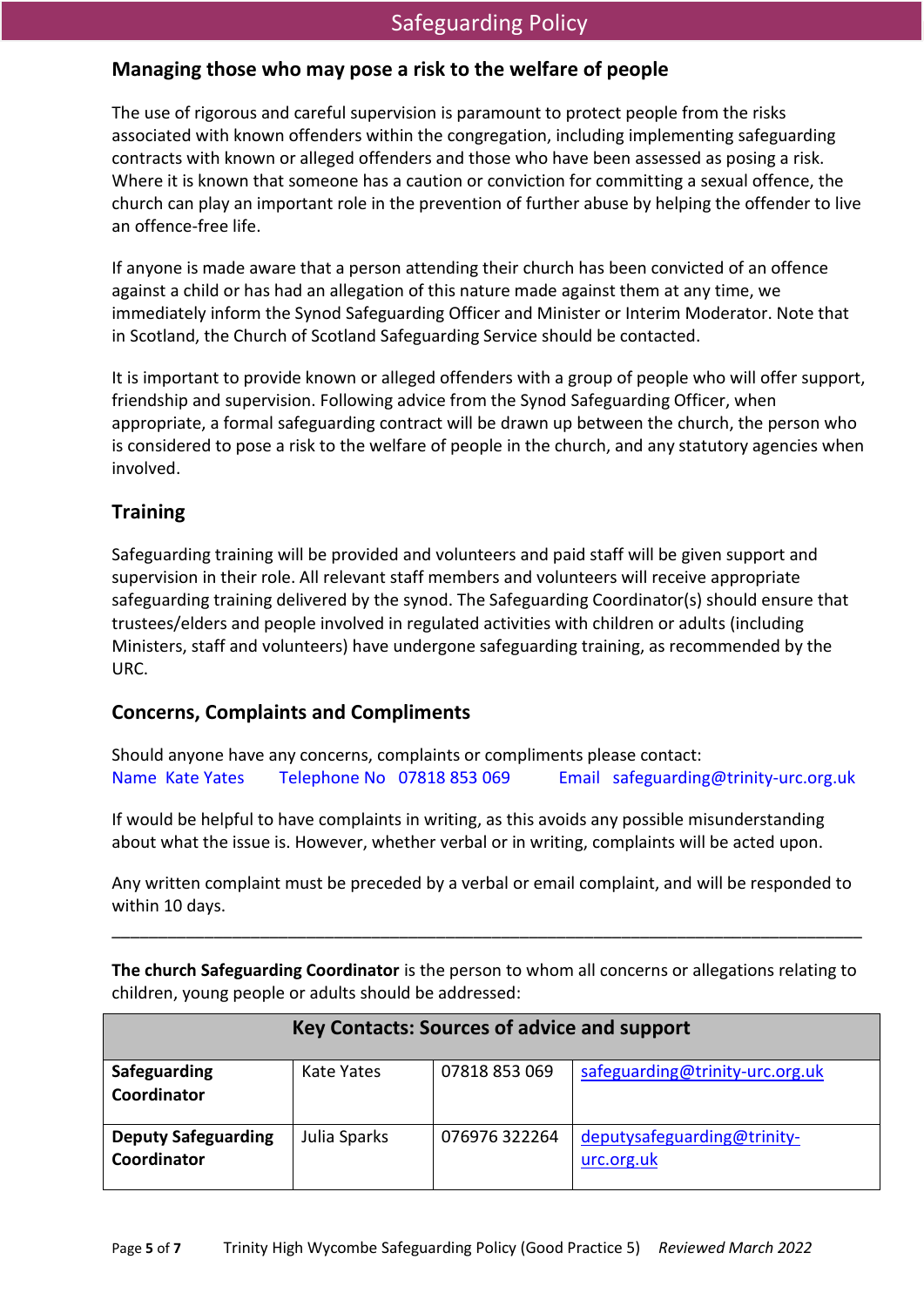## **OTHER USEFUL CONTACTS**

**Synod Safeguarding Officer name & contact details:** Belinda Nielsen 07716 640 596

**Local authority Children's Services:** 01296 383962 / Emergency Duty Team: 0800 999 7677 **Local authority Adult Social Services** Report abuse: 0800 137 915 / Adult Social Care Team: 01296 383204 /Outside office hours: 0800 999 7677 Childline **0800 1111** The NSPCC **0808 800 5000** Stop It Now! (Child Sexual Abuse Prevention Charity) **0808 1000 900** Action on Elder Abuse **0808 808 8141** Through the Roof (Christian Charity working with disabled people) **01372 749955** National Association for People Abused in Childhood (NAPAC) **0808 801 0331** National Domestic Violence Helpline **0808 2000 247** ThirtyOne:Eight **0303 003 1111**

**NOTE**: A list of useful contacts for all forms of abuse of children and adults can be found in **Appendix U**.

#### **Review**

The Elders will review this policy annually, amending and updating it as required, and informing Church Meeting that this has been done.

**Date of the most recent review**: July 2021

**Date of the next review**: March 2022

**Signed: Date:** *Revd Terry Hinks, Minister* **20 July 2021** (on behalf of the Church Elders)